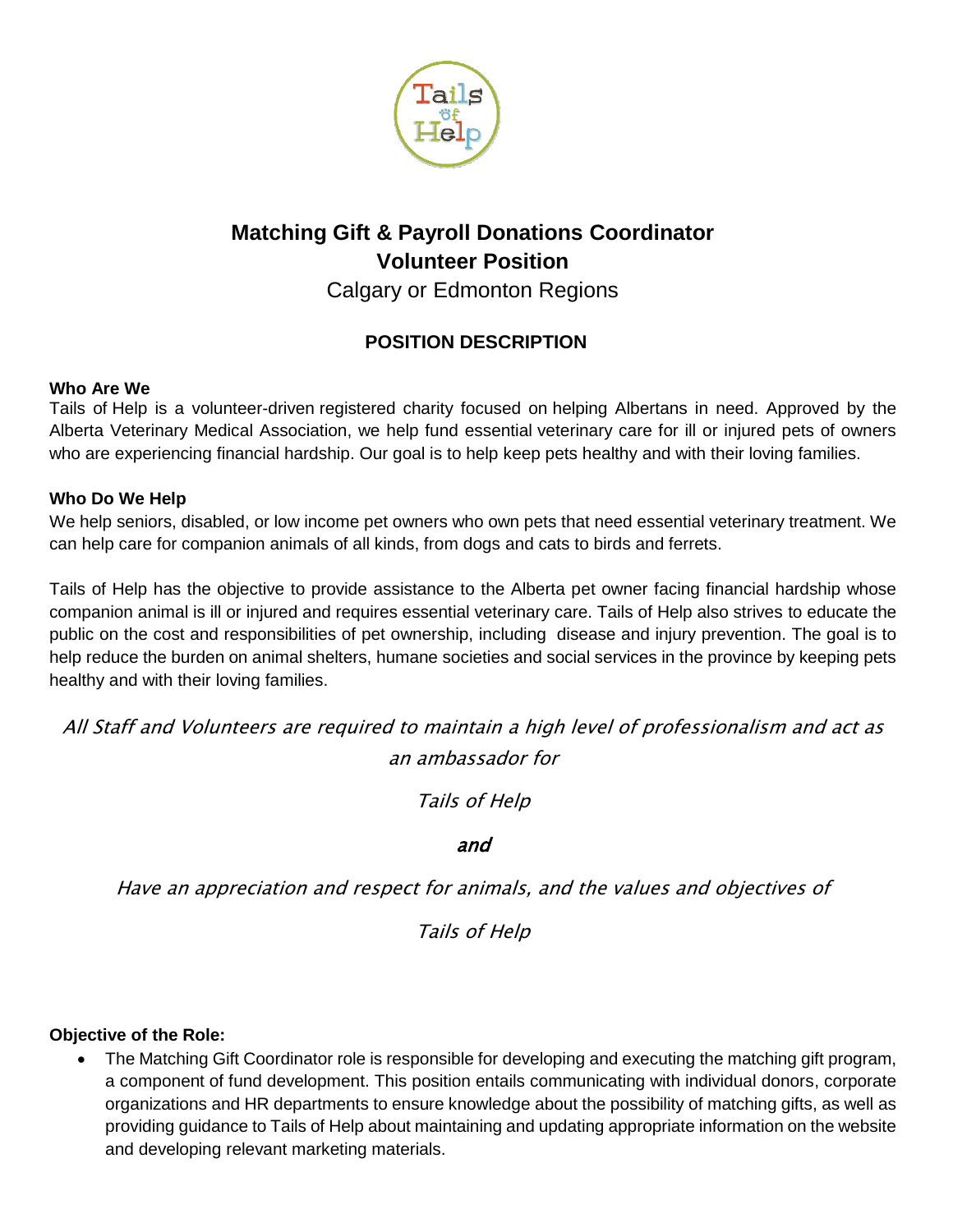#### **Duties, Responsibilities & Skills:**

- The Matching Gift Coordinator reports to and works in collaboration with the Executive Director
- Assist the Executive Director to create and execute a strategy for the development of the organization's corporate matching and payroll donation plan
- Develop corporate matching and payroll donation opportunities with individual donors, corporate organizations and HR Departments
- Checking individual donations against the donor's employer to see if they are eligible for a corporate match
- Reaching out to individual donors to inform them of the possibility of a corporate matching gift
- Providing donors with appropriate information and guidelines to make the match process as effortless as possible
- Develop, maintain and update the matching gift information on data base
- Sending timely acknowledgements to individual donors and matching gift companies
- Assist and provide guidance about maintaining the matching gift section on the fundraising pages of the Tails of Help website
- Marketing matching gift opportunities via various outlets including social media, email campaigns, and annual fund letters
- Provide a monthly report on matching gift activities

#### **This position requires:**

- Broad networks and contacts
- Very good communication skills, both written and verbal.
- Self-motivated and goal oriented with the ability to thrive and work independently and as part of a small team.
- Excellent computer skills, specifically MS Office products (Excel, Word, PowerPoint)
- Strong attention to detail and accuracy, the ability to prioritize, meet deadlines and ability to problem-solve
- Excellent written and verbal communications skills. Significant prospect research experience or willingness to develop these skills
- Ability to build rapport with donors, corporate staff, volunteers, and the public with diplomacy, discretion, and customer-service orientation.
- Must be a reliable and dependable team player, and have the ability to work with a diverse group of individuals

#### **Time Requirements:**

This is a volunteer position and hours are flexible.

#### **Orientation & Training:**

- Information/orientation sessions include Tails of Help information, purpose and mandate of the organization.
- Monthly team meetings and regular teleconference calls with the Executive Director
- Support from the organization, Executive Director, committee(s), peers and Board

#### **Benefits:**

Assist Tails of Help to achieve our objectives - keeping pets healthy and with their loving families